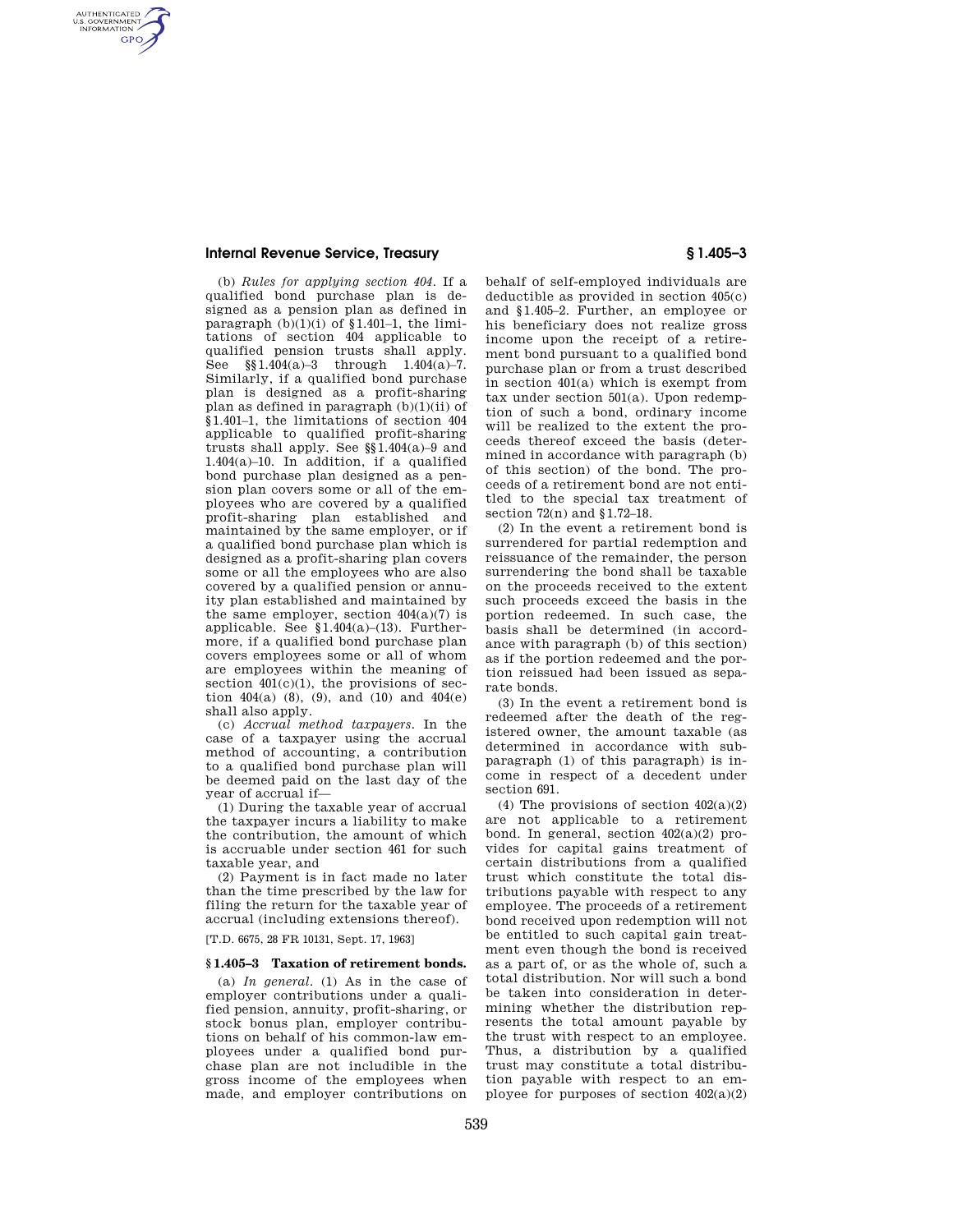even though the trust retains retirement bonds registered in the name of such employee.

(b) *Basis.* (1) This paragraph is applicable in determining the basis of any retirement bond distributed pursuant to a qualified bond purchase plan or distributed by a trust qualifying under section 401. In the case of such a bond purchased for an individual at the time he is a common-law employee, the basis is that portion of the purchase price attributable to employee contributions. In the case of such a bond purchased for an individual at the time he is a self-employed individual, the basis shall be determined under subparagraph (3) of this paragraph.

(2) At the time a retirement bond is purchased, there shall be indicated on the application for the retirement bond whether the individual for whom the retirement bond is purchased is a common-law employee or a self-employed individual, and in the case of commonlaw employees the amount of the purchase price, if any, attributable to the employee's contribution. The answers to these questions will appear on the retirement bond, and when the retirement bond is purchased for a commonlaw employee, the basis for the retirement bond is presumed to be the amount of the purchase price which the retirement bond indicates was contributed by the employee.

(3)(i) Except as provided in subdivision (ii) of this subparagraph, for purposes of determining the basis of retirement bonds purchased for an individual while he was a self-employed individual, all such bonds redeemed during a taxable year shall be considered in the aggregate as a single retirement bond. The basis of such retirement bonds shall be the difference between the aggregate of their face amounts and the lesser of:

(A)1 One-half the aggregate of their face amounts, or

(B) The aggregate of the unused amounts allowed as a deduction at the end of the taxable year (as determined in subparagraph (4) of this paragraph).

(ii) The basis of a retirement bond purchased for a self-employed individual which is redeemed after his death is the amount determined by

**§ 1.405–3 26 CFR Ch. I (4–1–10 Edition)** 

multiplying the face amount of such retirement bond by a fraction—

(A) The numerator of which is the aggregate of the face amounts of all the bonds registered in the individual's name at his death which were purchased while he was a self-employed individual reduced by the aggregate of the unused amounts allowed as a deduction at his death (as determined in subparagraph (4) of this paragraph), and

(B) The denominator of which is the aggregate of the face amounts of all such bonds.

 $(4)(i)$  In the case of retirement bonds purchased under a qualified bond purchase plan, the aggregate of the unused amounts allowed as a deduction at the end of any taxable year shall be an amount equal to the total of the amounts allowable for such taxable year, and the amounts allowed in all prior taxable years, as a deduction under section 405(c) for contributions used to purchase retirement bonds for the registered owner while he was a self-employed individual, reduced by an amount equal to the portion of the face amounts of such retirement bonds redeemed in prior taxable years which were included in the registered owner's gross income.

(ii) In the case of retirement bonds purchased by a trust described in section 401(a) and exempt under section 501(a), there shall be allocated to the retirement bond the deduction under section 404 attributable to the contributions used to purchase the retirement bond. The amount so allocated shall be treated in the same manner as the deduction allowed under section 405(c) for purposes of computing the unused amounts allowed as a deduction under subdivision (i) of this subparagraph. Further, the amount so allocated shall not be included in the investment in the contract for purposes of section 72 in determining the portion of the other assets distributed by the trust included in gross income.

(5) The application of the rule of subparagraphs (3) and (4) of this paragraph may be illustrated by the following examples:

*Example 1.* B, a self-employed individual, adopts a qualified bond purchase plan in 1963. During 1963 the plan purchased \$2,000 worth